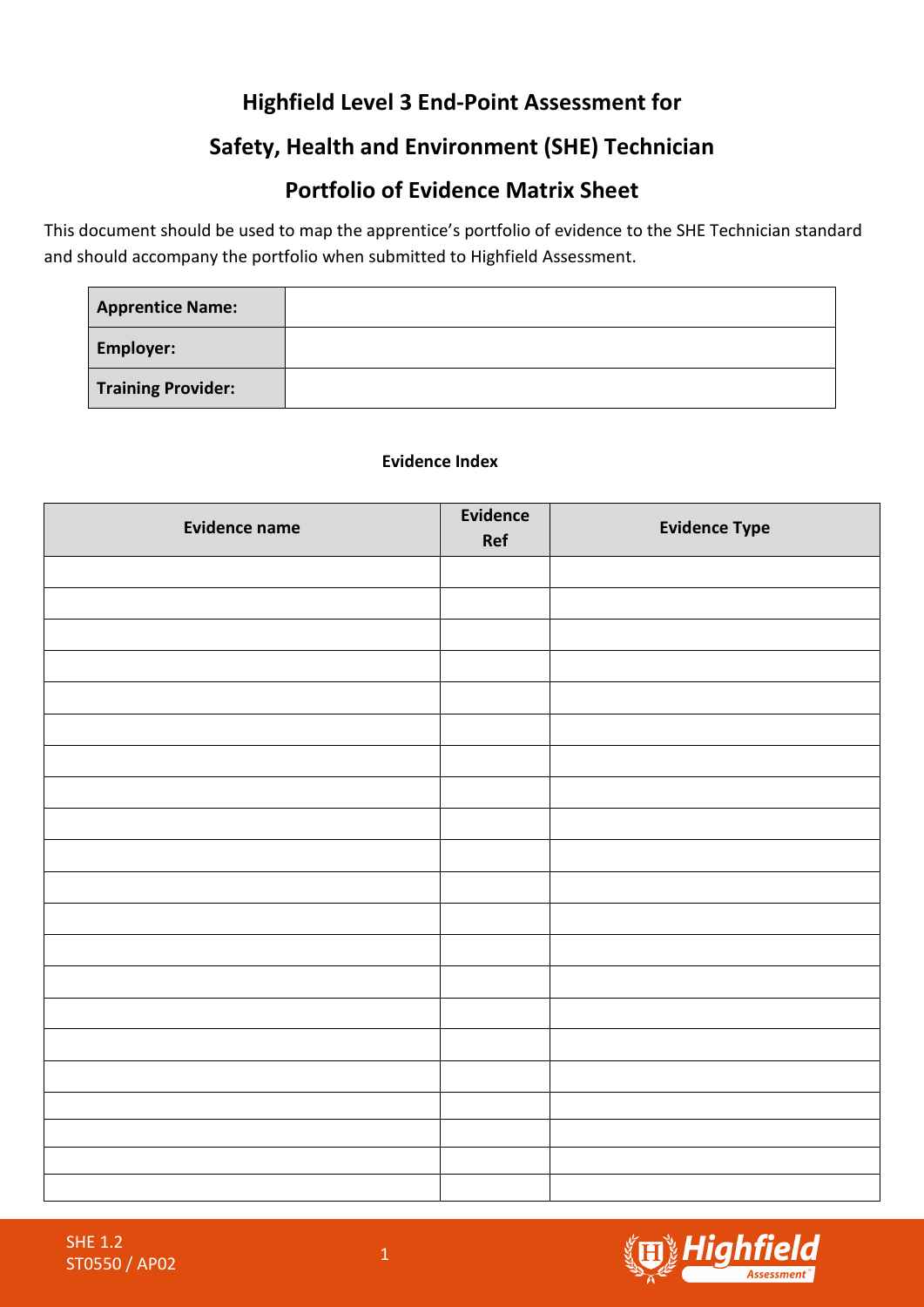| <b>Ref</b>                                     | <b>Assessment Criteria</b>                                                                                                                                          | <b>Evidence Ref</b> | Location/Page<br>in evidence |  |  |  |
|------------------------------------------------|---------------------------------------------------------------------------------------------------------------------------------------------------------------------|---------------------|------------------------------|--|--|--|
| Code of conduct for Good SHE working practices |                                                                                                                                                                     |                     |                              |  |  |  |
| B6.1:                                          | Can demonstrate applying the professional institution code of conduct to their<br>workplace.                                                                        |                     |                              |  |  |  |
| B6.2:                                          | Can demonstrate applying the professional institution code of conduct to their<br>workplace and can suggest improvements.                                           |                     |                              |  |  |  |
|                                                | <b>SHE Legislation, Methods and Theories</b>                                                                                                                        |                     |                              |  |  |  |
| S8.1:                                          | Can demonstrate preparing and maintaining legal or workplace SHE records.                                                                                           |                     |                              |  |  |  |
| S8.2:                                          | Can demonstrate improvements to processes for preparing and maintaining<br>legal or workplace SHE records.                                                          |                     |                              |  |  |  |
| S10.1                                          | Can demonstrate research to improve systems or processes.                                                                                                           |                     |                              |  |  |  |
| S10.2                                          | Can demonstrate research and application in the workplace to improve<br>systems or processes.                                                                       |                     |                              |  |  |  |
|                                                | Measuring performance and accident investigation                                                                                                                    |                     |                              |  |  |  |
| S6.1                                           | Can demonstrate assisting in the implementation of SHE inspections and<br>monitoring systems.                                                                       |                     |                              |  |  |  |
| S6.2                                           | Can demonstrate assisting and improving in the implementation of SHE<br>inspections and monitoring systems.                                                         |                     |                              |  |  |  |
| S11.1                                          | Can demonstrate managing or assisting in an incident investigation.                                                                                                 |                     |                              |  |  |  |
| S11.2                                          | Can demonstrate leading an incident investigation and embedding the lessons<br>learnt.                                                                              |                     |                              |  |  |  |
|                                                | <b>Communication and Presentation</b>                                                                                                                               |                     |                              |  |  |  |
| S9.1                                           | Can demonstrate assisting the management team in maintaining existing<br>relationships with external stakeholders.                                                  |                     |                              |  |  |  |
| S9.2                                           | Can demonstrate independently establishing or managing new relationships<br>with external stakeholders.                                                             |                     |                              |  |  |  |
| S13.1                                          | Can demonstrate gaining contributions and expertise of other internal<br>departments.                                                                               |                     |                              |  |  |  |
| S13.2                                          | Can demonstrate working with other internal departments to achieve mutual<br>benefits to both departments.                                                          |                     |                              |  |  |  |
|                                                | <b>Work Instructions and Implementation</b>                                                                                                                         |                     |                              |  |  |  |
| B4.1                                           | Can provide an example of an area for improvement and a suggested<br>sustainable innovative solution.                                                               |                     |                              |  |  |  |
| B4.2                                           | Can provide an example of an area for improvement that they identified, the<br>solution they implemented and the outcome of their intervention.                     |                     |                              |  |  |  |
| S5.1                                           | Can show application of workplace, suppliers or manufacturers' instructions.                                                                                        |                     |                              |  |  |  |
| S5.2                                           | Can show application and improvement of workplace, suppliers or<br>manufacturers' instructions.                                                                     |                     |                              |  |  |  |
|                                                | <b>Personal Development</b>                                                                                                                                         |                     |                              |  |  |  |
| B5.1                                           | Can recognise the limitations of their own competence.                                                                                                              |                     |                              |  |  |  |
| <b>B5.2</b>                                    | Can recognise the limitations of others in addition to their own competence<br>and provide examples of taking action when recognising the limitations of<br>others. |                     |                              |  |  |  |
| B8.1                                           | Can identify own development needs and has a plan to achieve these with<br>support of manager.                                                                      |                     |                              |  |  |  |
| B8.2                                           | Can identify own development needs and has a plan with timescales to achieve<br>these gaining experience beyond their usual workplace.                              |                     |                              |  |  |  |